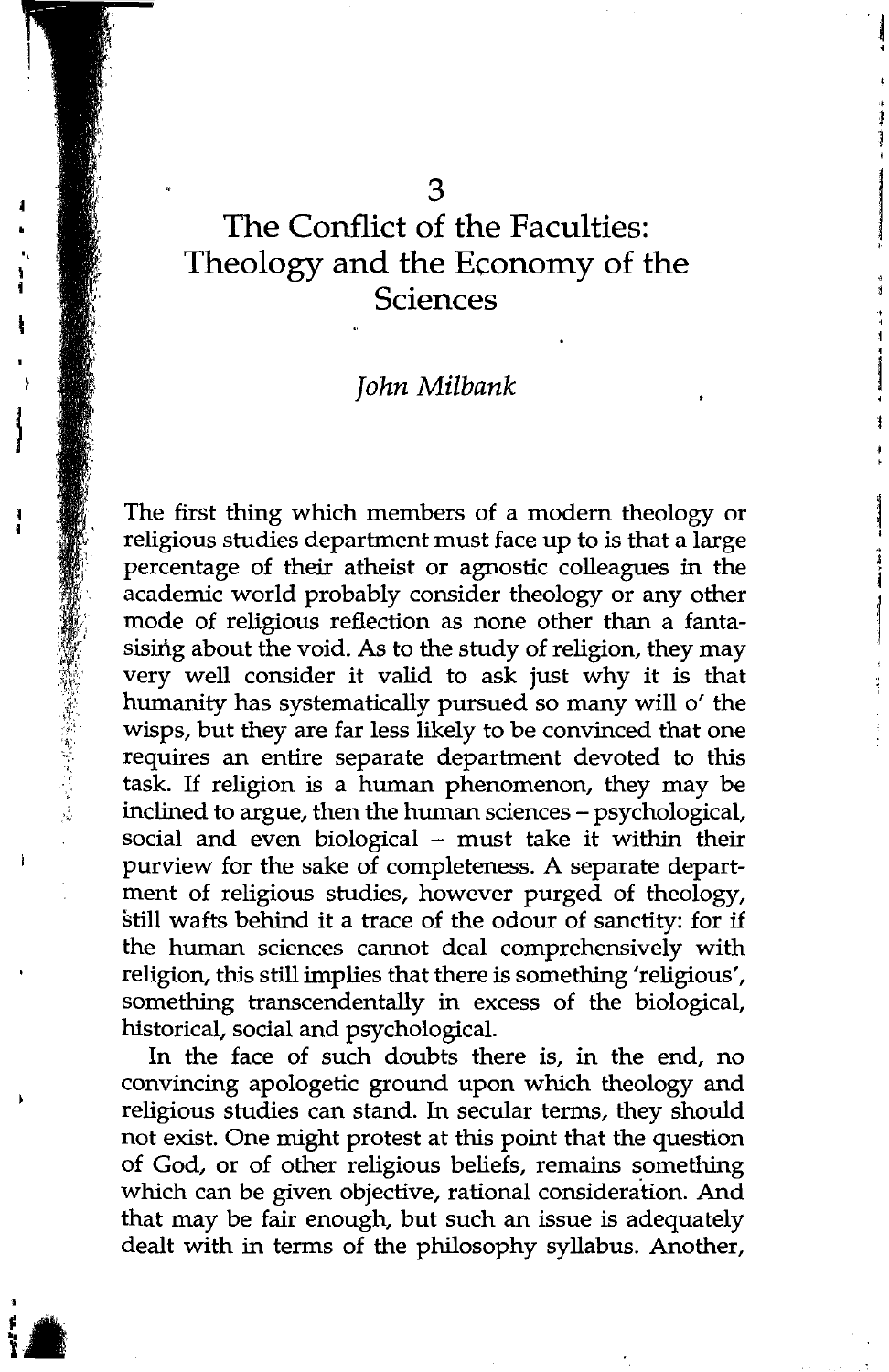more valid, objection would be that there are other examples of subject areas organised by field of studies, rather than field plus angle of approach: urban studies for example, or environmental studies, which are unified only by an object of enquiry, to which several different disciplinary approaches may be taken. This is, of course, the case, but such subject areas are inherently vulnerable to collapse from within and takeover bids from without. They tend to exist at all only for temporary or expedient reasons. Moreover, in the case of religion, as we shall see, a third cause of strain is the question as to whether 'religion' defines with sufficient precision any discrete area of enquiry whatsoever.

Thus one is returned to the truth that self-justification of theology or religious studies before a secular court is wellnigh impossible, and that religious studies is in no better case here than theology. Nonetheless one should not despair, for one reason which is entirely cynical, and for another which is entirely theological. The cynical reason can be dealt with in a short paragraph; the theological one will occupy the rest of this essay. The cynical reason is that utter incoherence and lack of ability to withstand the critical trial of reason does not matter so long as one can come up with cash and customers; in our postmodern era the 'free, rational inquiry' of the Enlightenment which could reveal only formal truths as objectively real, thus handing over the whole realm of the substantive to the play of agnostic forces, has itself been inevitably invaded by such forces, since form feeds only on the substantive, and never perfectly inhabits its own purity. Enlightenment, therefore, is bound to evolve into the postmodern mixture of the purest, most unbounded and therefore most rigorous logic, plus the most untramelled sway of vanity and fashion. In many ways a 'religious studies department' is well adapted to our era. But we should be warned: the point of fashion is to change, and religious constituencies may well yet further wither away, or more probably mutate and take their custom elsewhere, far away from universities (or what in the future will remain of them).

The cynical reason for not despairing, as outlined above,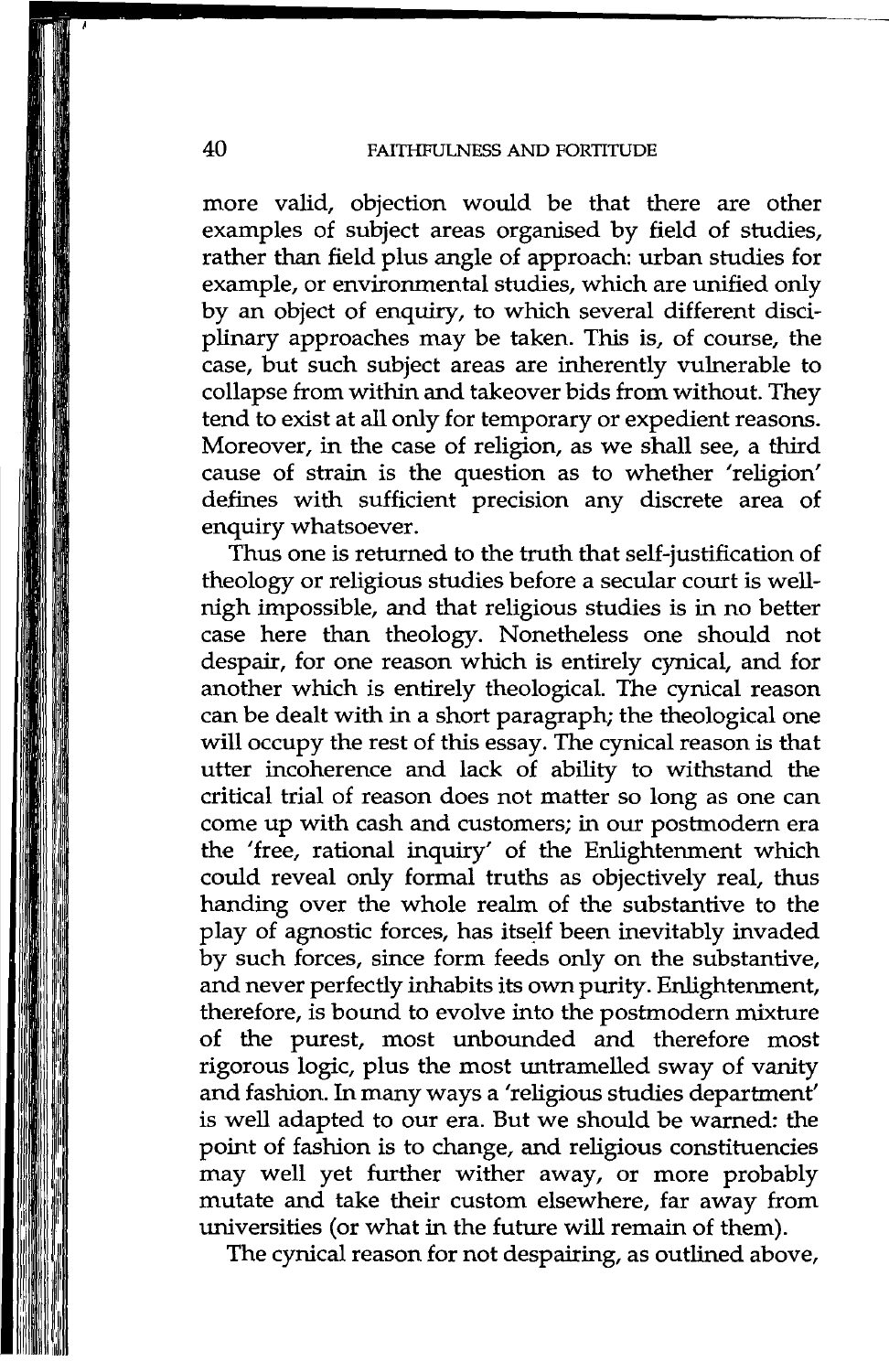may be entertained by religious studies, and even by theology, so long as it remains aware that it is, indeed, cynicism. However the second, and alone substantive, or genuinely hopeful reason for not despairing, is not available to religious studies. It is a theological reason alone. This is the possibility that the secular atheist, or agnostic, consensus might be challenged: And the grounds for this challenge would be simply that they have got everything the wrong way round. They claim that theology, alone amongst purported academic disciplines, is really 'about nothing'. But theological reason, if it is true to itself, replies to this with a counter-claim - all other disciplines, which claim to be about objects regardless of whether or not these objects are related to God, are, just for this reason about nothing whatsoever. This claim holds true for theology, however much these disciplines may assist us, in both good and evil fashion, in practical negotiations with the objective appearances of things, for, if we take an appearance as a mere 'object', that is to say if we take it in abstraction from the question whether or not it discloses in some degree God - as being his creature - we treat it effectively in an atheistic manner, whether or not we remain agnostic as to the answer to the question. And atheism is but a polite English name for what on the Continent has more often been called what it is: nihilism. It is not, in any sense, as its own apologetic insinuates, the negative doubting of God: on the contrary, it is the positive affirmation of the absoluteness of the void, and the capacity of that void to generate the appearance of a solid something – for all that this appearance, if it arises from nothing, must be without ontological remainder, and must at every instant vanish, not just from our sight but in itself. The object, concerning whose participation in infinite actuality - God - we maintain a gnoseological suspense, is an object construed as indeed a will o' the wisp. For if it is taken apart from God, as something in itself, then this must mean a something arising from nothing: therefore the object  $-$  the very objectivity of the object as that which appears to the evidence of sight without reference to its origins, or its inevitably hidden aspects - is constituted by

.11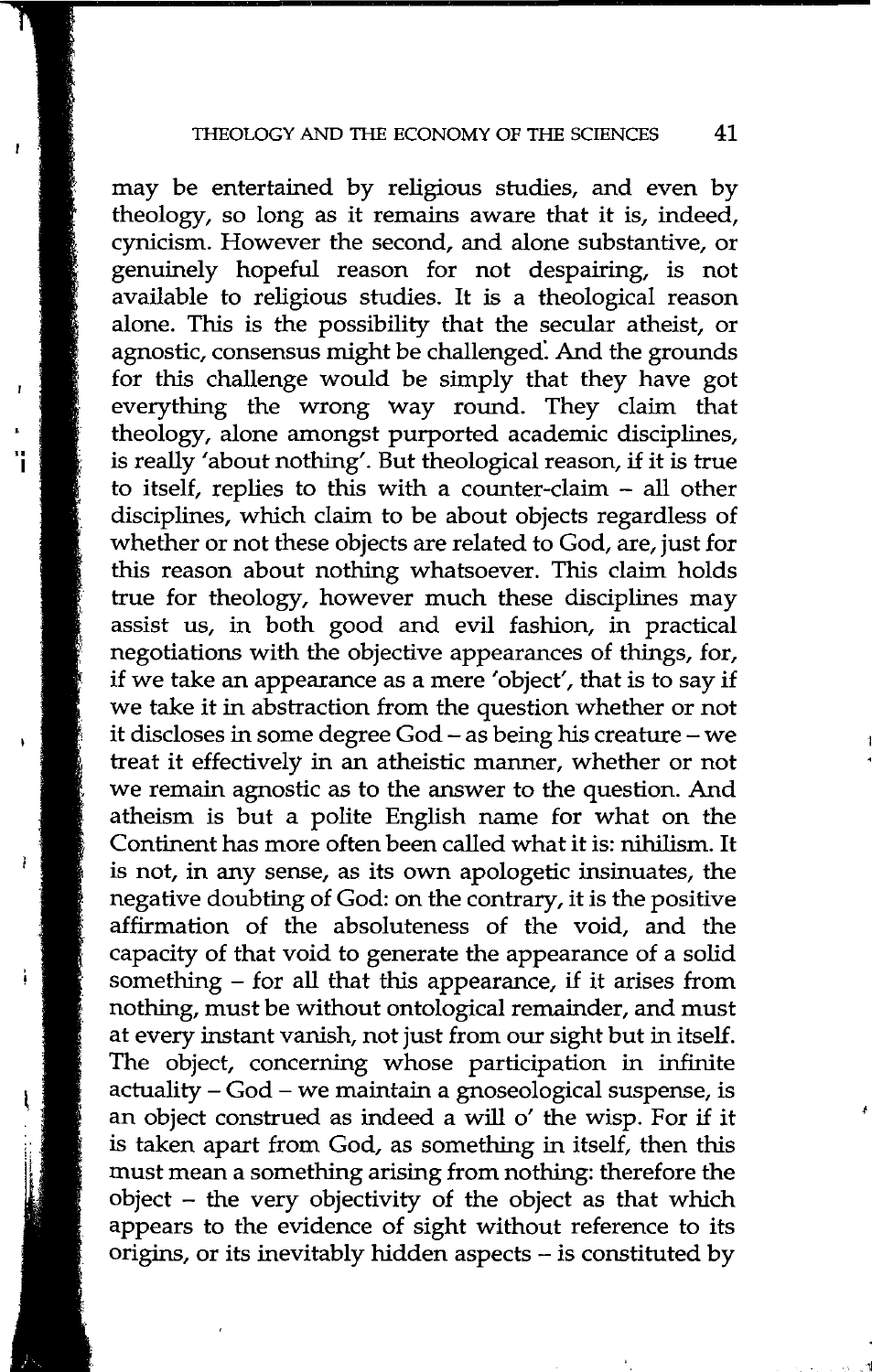--------------------------------

its disguise of the real, a real which is really nothing. By contrast, the only 'something' for this secular outlook is the appearance of the object which is *mere* appearance or illusion, since there can be no disclosive relation between something and nothing: of nothing there is nothing to disclose. It seems that atheism turns out to be much more difficult and indeed mystical than theology, as serious atheists, unlike smug, thoughtless ones, have always known.

Thus for theology, other disciplines, even if they can show us how, amorally, to seek more and more to possess a realm of illusion (though such possession will finally defeat us) and although they can refine more and more the increasingly bizarre and nihilistic paradoxes of logic and mathematics, as well as physics divorced from metaphysics and biology divorced from teleology, are, precisely as secular disciplines (although they will nearly always possess also an implicit and redeeming supernatural orientation), through and through nihilistic. By contrast, theology understands itself as alone studying things as ineliminably real, in that they are taken as having their source in an original indefeasible actuality. A consequence of this view is that theology also understands itself as alone able to remain with the question of truth, without running into inevitable aporias. For theology, indeed, truth is an adequation or correspondence of knowledge with the real, since the one entirely real reality, God, is itself both infinitely actual and infinitely knowing. As real, he is also manifest and self-aware, or truthful. For us to express a truth means that to a degree we correspond in our being to God via an awareness of aspects of the creation to whose lesser reality we also correspond, since the creation is rooted in God, and its being is entirely from God. From this theological perspective alone it makes sense to say that knowing corresponds to being, even though we have no other access to being, other than via knowing, and thus a claim that our knowledge 'corresponds' can never be checked up upon. We cannot compare what is known with the knowledge of it, since what is known is not available other than through knowledge. Hence a claim to know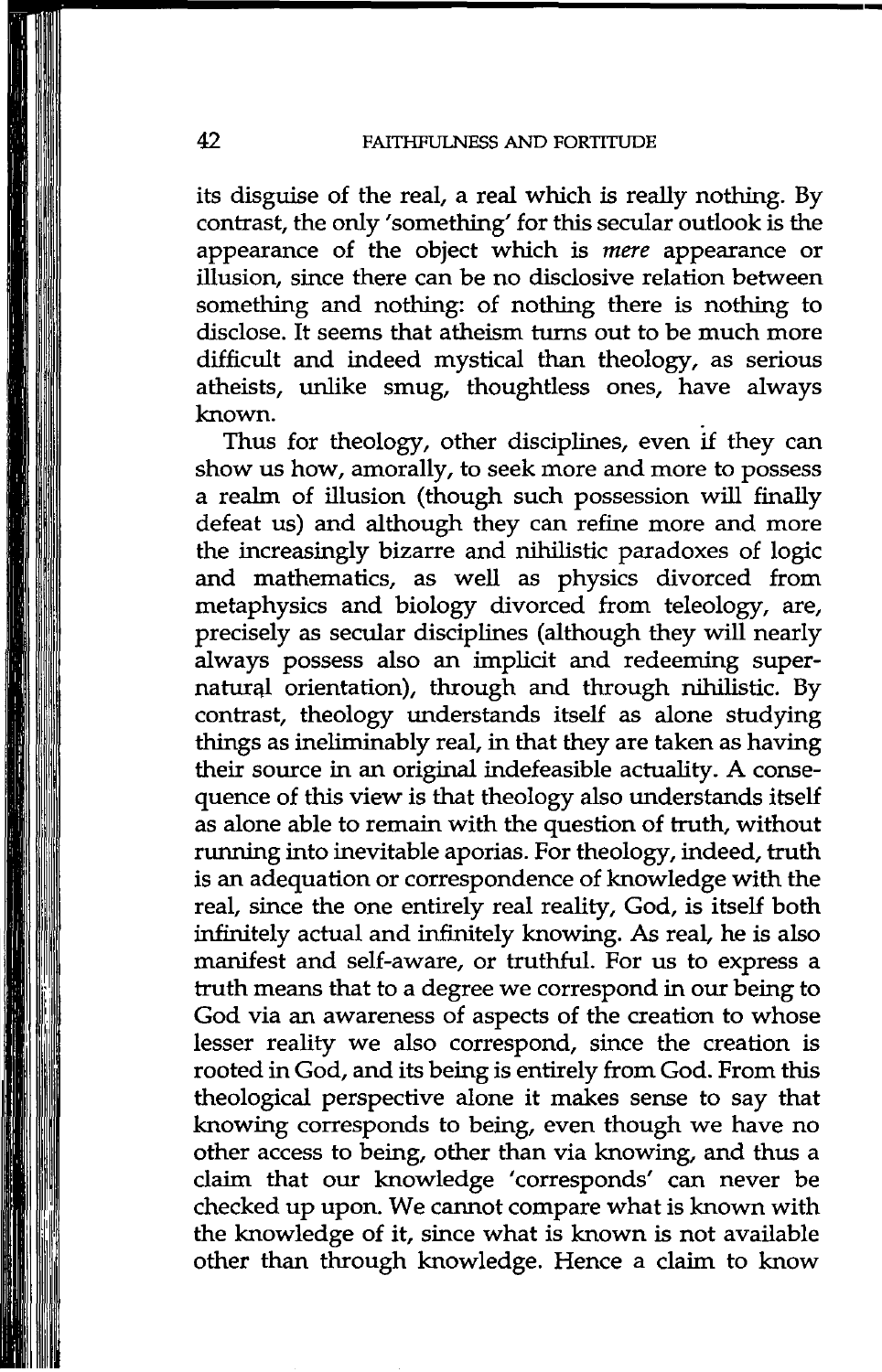truly, a claim to know at all, as Plato argued, only makes sense within the framework of *meathexis* (participation), for it.amounts to a faith that what one shows or expresses in knowledge radiates mysteriously, and in a limited measure yet not deceptively, from a plenitudinous origin that is both the source of all things and the genuine depth of all things.

Outside this theological framework, the redundancy theorists of truth are right: 'truth' is an eliminable term since it only means that what is 'is', and 'is' in this context can only mean that which appears to us (in terms of both nature and culture) to be - the world as we either pragmatically or conventionally reckon with it.<sup>1</sup> However, there is no secure phenomenalist resting point here, no safe version of transcendental 'limits of human reason' within which there may persist a certain sort of certainty concerning the real. For behind the complacency of so-called redundancy or disquotational theory lurks the more fearful spectre of ~diagonalisation'. With the diagonalising perspective, to say. that true statements pertain to the world as we pragmatically or conventionally handle it raises the reflexive problem of how that statement itself is legitimated, since it cannot itself be pragmatically or conventionally grounded or disquotationally reduced.<sup>2</sup> It seems that in one instance we cannot substitute for the word true - that is the instance when we say 'it is true that all uses of the word true can be translated into other terms'. For even if we say instead 'all uses of the word true can be translated into other terms', the fact that we need to make this assertion shows that to affirm the redundancy theory

,-,  $\mathbf{g}$  $1/\sqrt{2}$ 

**のことを、このことには、このことには、このことに、このことに、このことに、このことに、このことに、このことに、このことに、このことに、このことに、このことに、このことに、このことに、このことに、このことに、このことに、このことに、このことに、このことに、このことに、このことに、このことに、このことに、このことに、このことに、このことに、このことに、このことに、このことに、このことに、このことに、このことに、このことに、このことに、こ** 

.. <sup>2</sup> On 'diagonalisation', see Graham Priest, *Beyond the Limits of Thought* (Cambridge: Cambridge University Press, 1995) .

<sup>1</sup> See Arthur Fine, *The Shaky Game* (Chicago: University of Chicago Press, 1986), 112-71; Hilary Putnam, *Pragmatism: An Open Question*  (Oxford: Blackwell, 1995); Donald Davidson, 'The Structure and Content of Truth', in the *Journal of Philosophy* 87 (June 1990), 279-326; Richard Rorty 'Pragmatism, Davidson and Truth', in *Truth and Interpretation* ed. Ernest LePore (Oxford: Blackwell, 1986), 333-55; Bruce D. Marshall. 'We Shall Bear the Image of the Man of Heaven'; 'Theology and the Concept of Truth', in *Rethinking Metaphysics,* eds. G. L. Jones and S. E. Rowl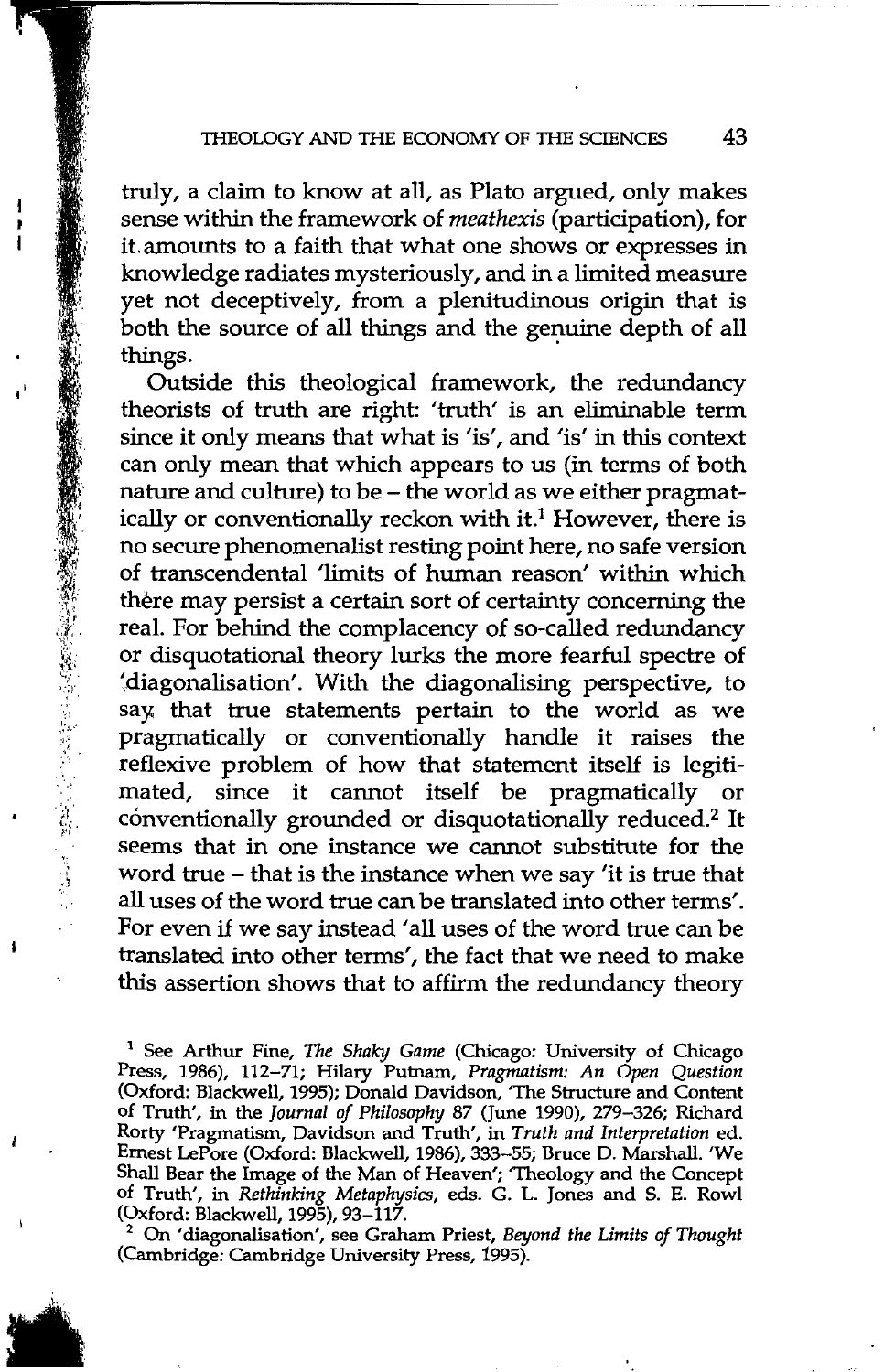is to assert that the redundancy of use of the word 'truth' corresponds to the way things are, such that after all we encounter here an unavoidable speculative gap between knowledge and being where use of the word 'true' or equivalent phrasing still has an irreducible function. In a corresponding fashion, if we elect to think that it is true that 'true' indicates only what appears to us to be the case, then (as Plato pointed out in the *Theaetetus)* <sup>3</sup>we still have to say 'it appears to me that truth reduces to whatever appears to anyone to be'. And here again truth is not disquotable, nor reducible to appearance, since an 'appearance' which establishes that truth resides only in appearings-to-be cannot itself be within the normal plane of appearances, but is rather a meta-appearing which establishes the absoluteness of this plane. Yet at the same time a meta-appearing must after all be regarded as also just another contingent and subjective appearing and so as contradictorily belonging on the same first-order plane after all. In this way it is, in principle, open to challenge by another appearance which could disclose the nonultimateness of mere appearing-to-be itself. So here once again, there arises an unavoidable  $-$  if undecidable  $-$  issue about correspondence and thus about truth.

It has now been seen, both from the way in which 'truth' is not redundant in asserting its redundancy, and the way in which the theory of truth as appearance both is not and yet is itself an appearance, that these theories are beset by deconstructive paradox. Thus to uphold the limits of pragmatic or conventional reason, and a disquotational theory of truth with its accompanying phenomenalism, one must also transgress those limits or 'diagonalise' out of them, to use the jargon, and risk the notion that one's decision to regard the world only pragmatically or else conventionally does after all correspond - beyond mere pragmatism or conventionalism  $-$  to the way things are. This 'way things are', this implicit ontology, would be that the world is through and through phenomenal without disclosure of anything deeper, that is to say that for

<sup>3</sup> Plato, *Theaetetus* 161C-162A.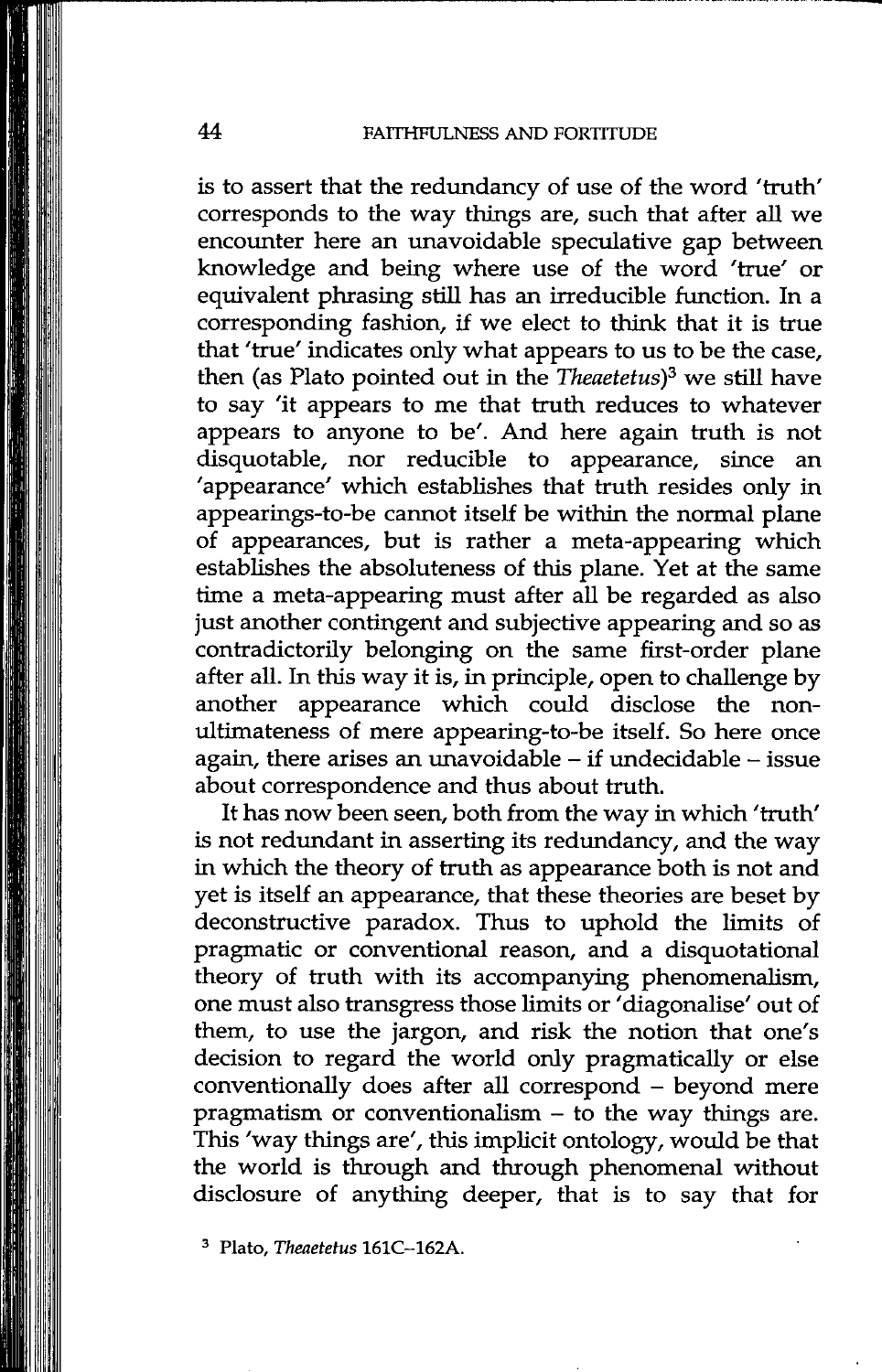#### THEOLOGY AND THE ECONOMY OF THE SCIENCES 45

working purposes it is a meaningless and partially manipulable flux floating above a void (an implied 'centre' of lack of reasons and non-origination). So after all, phenomena without truth, that is to say, phenomena containing no inner impetus to self-disclosure (as in a theological theory which accepts an ontological dimension to truth) do nonetheless disclose the truth of the void. But as we have seen, this is a self-cancelling form of self-disclosure, which announces the equal untruth as much as truth of what is disclosed, since the void discloses nothing, and in consequence the truth entertained here is a truth crossed out, a contradictory untruth, just as the result, as Hegel realised, of any transcendental limitation of possible knowledge is a constitutive contradiction. For if, as we have seen, in the theory under consideration, all truth relates only to appearances, then according to the logic of set-theory this statement itself both must and yet cannot be merely phenomenal: it is simultaneously groundless, floating in a void, and yet grounded within the phenomenal horizon. Hence, just as for secular knowledge all appearances equally are and are not, so also reality is disclosed truly and yet as entirely untrue. Plato, followed by Augustine, Dionysius and the whole Christian tradition up to Aquinas and Eckhart (and in his wake Nicholas of Cusa), was right: in the mere finite flux taken in itself there resides no truth, and the principle of non-contradiction of logic itself cannot be upheld or grounded logically, but only through assent to the realm of eternal unchanging forms, or of the ideas in the mind of God, where what is actual abides, and as infinite or 'outside itself' escapes all set-theoretical contradictions.

The above reasonings suggest that theology, in the face of secular attack, is only on secure ground if it adopts the most extreme mode of counterattack: namely that unless other disciplines are (at least implicitly) ordered to theology (assuming that this means participation in God's self-knowledge - as in the Augustinian tradition) they are objectively and demonstrably null and void, altogether lacking in truth, which to have any meaning must involve some sort of adequation (for mere 'coherence' can only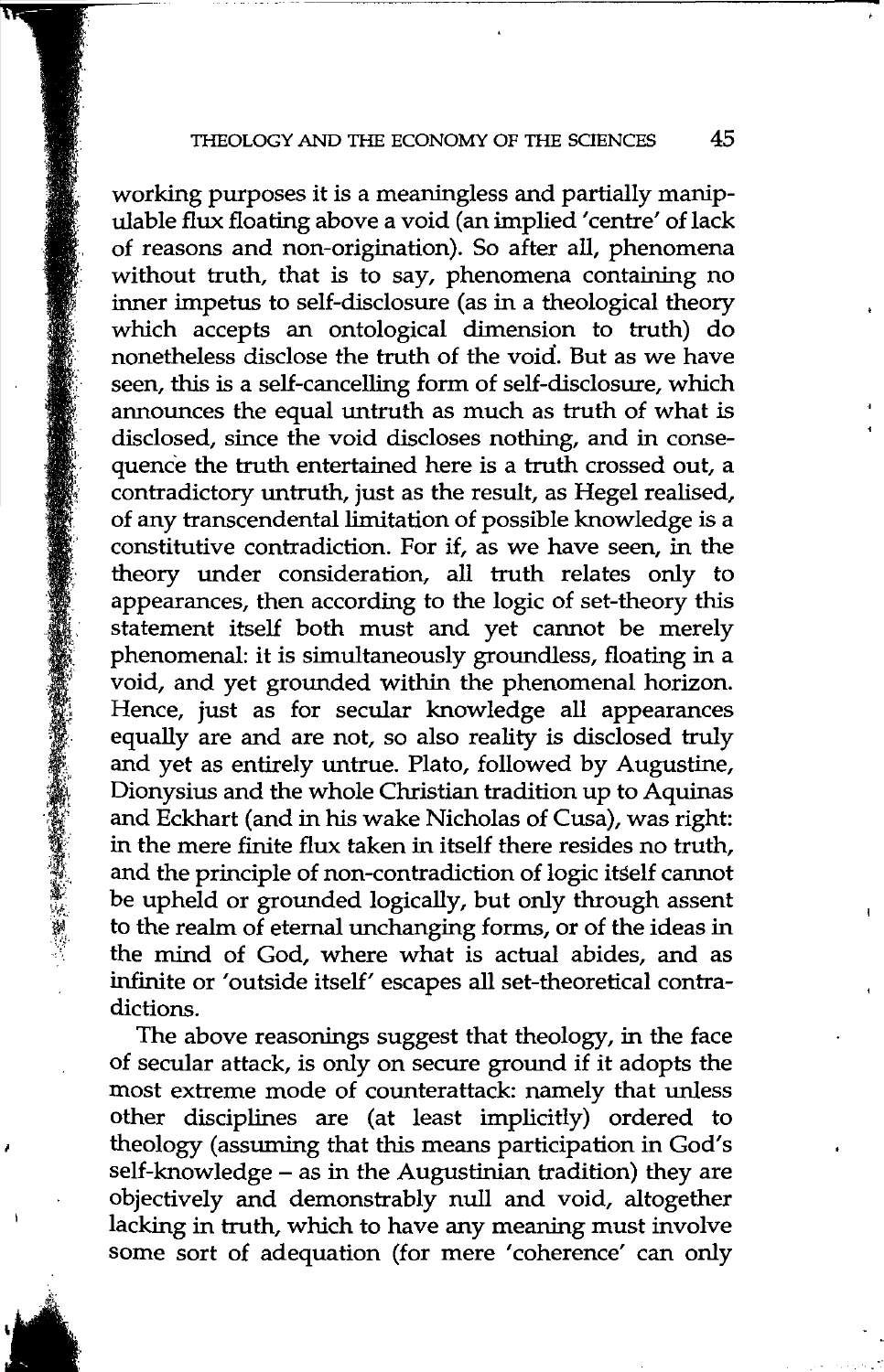concern the coherence of conventions or appearances). But one might well protest, how does this picture relate to the real situation in today's universities where it is simply not the case that with 100 per cent consistency secular academics say to students of theology or religion, 'You speak of nothing' and even less true that those students solemnly intone in reply, 'No, it is rather you who speak of nothing.' However, to understand why what I believe is the real situation rarely emerges to the surface, one needs to consider briefly the historical emergence of modern theology and religious studies, and in particular the often hidden role of the state in this emergence.

There are four significant dimensions here which I want now to enumerate. .

First, around 1300 or so, theology itself perversely invented the possibility of an entirely non-theologica mode of knowledge. Duns Scotus and his successors through Suarez and Descartes to Kant, elaborated the notion that is was possible adequately to think of Being as such, apart from its instantiation as the infinite actuality of God. In consequence it became legitimate to think of the being of a creature apart from its creaturehood. But this alters altogether the meaning of contingency. No longer is the apparent being of a thing taken as God's willed partial disclosure of himself; instead it is taken as raw possibility. For if God has been bracketed out, the being of a creature is exhaustively that which appears to our knowledge, and that which appears to our knowledge, that which we can clearly and distinctly grasp, is simply that which is thinkably coherent and so possible. Thus a being taken in abstraction from God is immediately reduced to its enablement by possible being, rather than prior actuality. But if possibility is prior, then a 'might not be' or 'nothing' is on the same level with being, and meontology as fundamental as ontology. As J-F. Courtine puts it, the contention of Eckhart (but also of Augustine and Aquinas) which was the inner kernel of orthodoxy tragically rejected as heterodox by the Catholic Church itself before and around 1300 - namely that in its most actual self the creature in some sense is God, and of itself is nothing, is negatively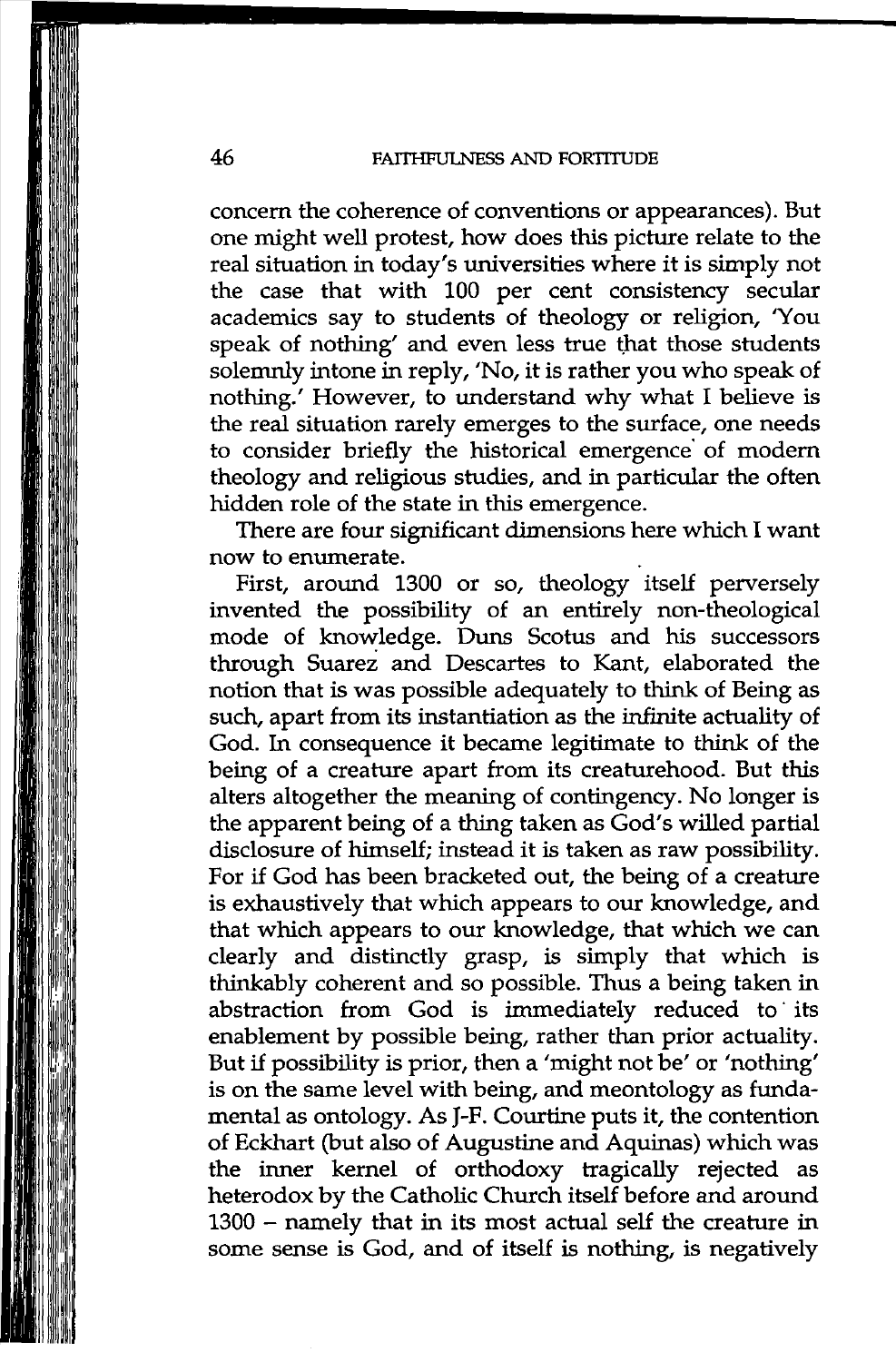r l 4

demonstrated to be correct by all subsequent deviant scholasticism. In this later, and decadent, development, the inner essence of a finite being becomes nothing as much as something, so that in Suarez and then in Wolff, and even in Kant's first critique, the real subject of ontology is not *ens,*  but *aliquid* (something) or *objectum,* the 'transcendental' reality that might equally be or not be." I have already indicated how this, the substructure of most modern pragmatism, most phenomenology, and most analytic  $p$ hilosophy – is implicitly nihilist – rendering the question of 'postmodernism' a trivial irrelevance. <sup>4</sup>

*:,*  ;,, '

医牙皮 医静态 医检查

The second dimension is closely related to the first. Once the fundamental Augustinian-Dionysian-Thomist structure of analogy of being and participation in being had been destroyed by the Scotist view that finite and infinite being 'are' in the same univocal sense, theology gradually changed its character. For Aquinas, to talk adequately of anything, one had to speak of it as a creature, to refer its being to God as alone truly being in himself. In consequence, metaphysics, understood by Aquinas primarily as ontology, diagonalised out of itself in dealing with one topic - namely the first cause, God - that fell within its purview. Paradoxically this one topic, God, is for the Thomist view of metaphysics (as not for Aristotle who remained with a strange aporetic tension) bigger, of greater scope than its supposed all comprehensive subject matter of *ens commune-'being* in common'. <sup>5</sup>There is, however, no real paradox here, only because this subject matter of metaphysics, *ens commune,* is itself provided by a higher cause, which is the subject of a higher science. But here, uniquely, the cause and the science are at one - they are the first cause and its own self-knowledge: God himself and

<sup>4</sup>See Jean-Frarn;ois Courtine, *Suarez et le probleme de la metaphysique*  (Paris: Presses Universitaires de France, 1990); Eric Alliez, *Capital Times*  trans. George van den Abbeele (Minneapolis: Minnesota University Press,

<sup>&</sup>lt;sup>5</sup> See Courtine, *Suarez et le problème de la metaphysique*; Alain de Libera, Le *probleme de* I' *etre chez Maitre Eckhart: Logique et metaphysique de* I' *analogie*  (Geneva: *Cahiers de la Revue de Theologie at de Philosophie* 4, 1980); Edward Booth, *Aristotelian Aporetic Ontology in Islamic and Christian Thinkers* (Cambridge: Cambridge University Press, 1983).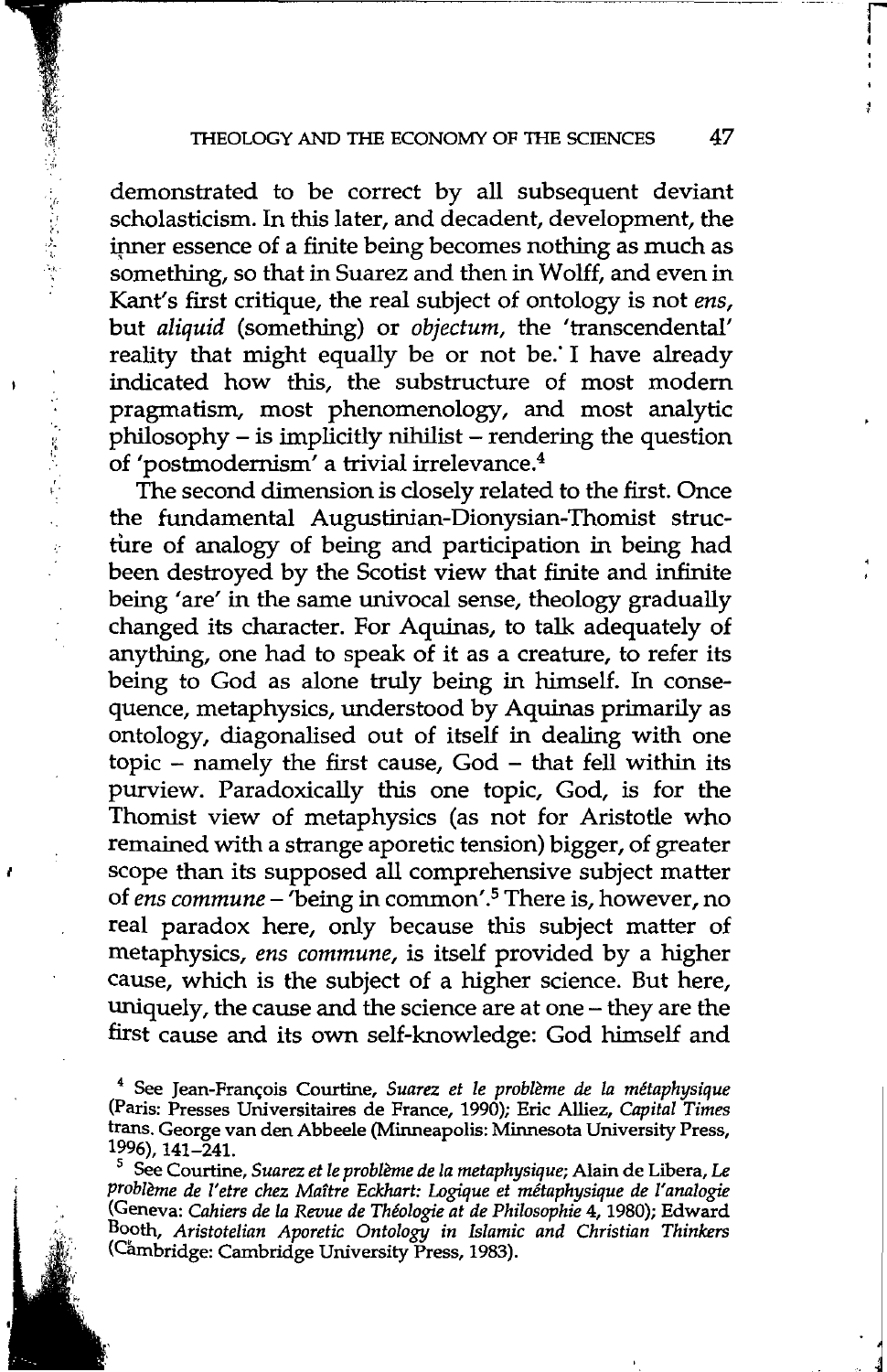#### 48 FAITHFULNESS AND FORTITUDE

his *scientia Dei* which is theology, utterly ineffable and beyond our grasp. The basic conclusions of metaphysics, that there is a cause of being, and that this cause of being is itself a plenitudinous being, are for Aquinas flickering and uncertain, just because we only ever weakly participate in being and truth, and are, besides, fallen creatures. They are only truly confirmed, established from their ground, by God's imparting to us his own selfknowledge, through his entry gradually into human time (the typology of the Old Testament) and finally with Christ at the incarnation. This entry not only confirms God as first cause and *esse ipsum* to our wavering reason, but also discloses the inner reality of God as Trinitarian, namely as an infinite will to give being, to be known and loved through self-manifestation which pre-grounds the creative act.

But after Aquinas and Eckhart, this sense of theology as participation in the science of God and the blessed gradually evaporated, and indeed was subject already to a kind of secularisation such that theology as such was really already abandoned. How? Because instead of the most fundamental determination of being as theological, one now has a theologically-neutral determination of being, and theology is forced to work within this framework as if, idolatrously, there was something more ontologically fundamental than God. For the figure of participation is substituted the figure of distance: as if God were a very remote, infinitely-large object. And where in-finite was traditionally a negative description of God, it now, in the late Middle Ages, became a positive definition of his essence. And of course a God whose defining nature is to be unbounded, and a God of which nothing finite necessarily discloses anything, since its finite essence is simply a logical or grammatical 'might not be', is a God who quickly becomes hypostasised will or force. The late mediaeval imagining of a reality divided between infinite arbitrariness on the one hand and finite contingent possibilities on the other already projected in advance a nihilistic imagining of a blind flux undergirding meaningless and delusory appearances. Increasingly the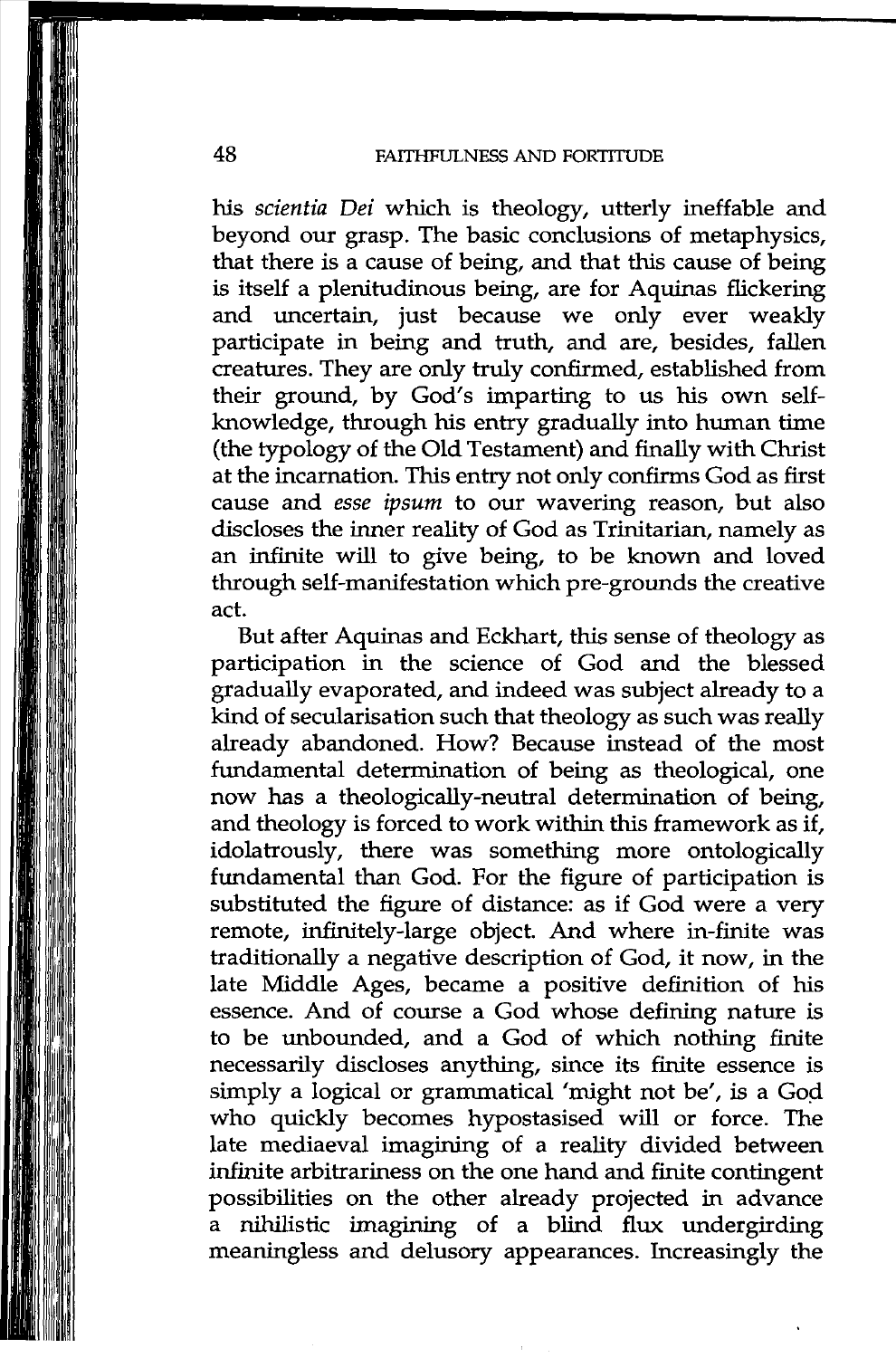#### THEOLOGY AND THE ECONOMY OF THE SCIENCES 49

Scotist 'proofs of God' in terms of the necessary priority of infinite Being, did not seem like proofs of God, as opposed to proofs of some sort of immanent absolute or even immanent absolute void: a conclusion eventually arrived at by Spinoza. As a result, theology was thrown more and more back on a new sort of foundation in positive revelation. But in this case also, it was just as true that theology took for granted a philosophical pre-establishment of what an ·object or a fact was: something clear and evident, without depth, unambiguous and provable according to 'evidence'. God was now seen as disclosing himself in facts which, increasingly, to distinguish themselves as divine facts, had to be miraculous facts, or else their recognition depended upon an entirely separate, internal – and only accidentally related to the revealed object - movement of our understanding by the Holy Spirit.<sup>6</sup> The traditional integrity of theology was thereby lost: for previously theology was not a secondary reflection upon data, whether of Scripture or tradition; on the contrary, theology was the event of divine disclosure, a happening in which inner inspiration and outward expression in signs were seamlessly and intrinsically united. Instead of this sophisticated and believable notion that theology concerns the gradually renewed disclosure of God himself through creatures which makes use of the ceaseless becoming of creation in time, an entirely superstitious and contemptible notion of an arbitrary and blind faith in certain supposedly revealed facts was substituted. Yet this strange fideistic superstition is itself captive to the emerging secularity of a God reduced to the status of an object, and so able to disclose himself according to his arbitrary will, through lesser objective possibilities. Thus, although this circumstance was for a long time hidden, the mainstream of learned theology effectively ceased to be theology long ago. Above all, it ceased to be about God, because it ceased to be itself the existential event of divine illumination, and

,:.'.\_

Ť

<sup>6</sup> See Avery Dulles, *The Assurance of Things Hoped For: A Theology of Christian Faith* (Oxford; Oxford University Press, 1994); Rene Latourelle, *Theology of Revelation* (Staten Island, NY: Alba House, 1967).

f.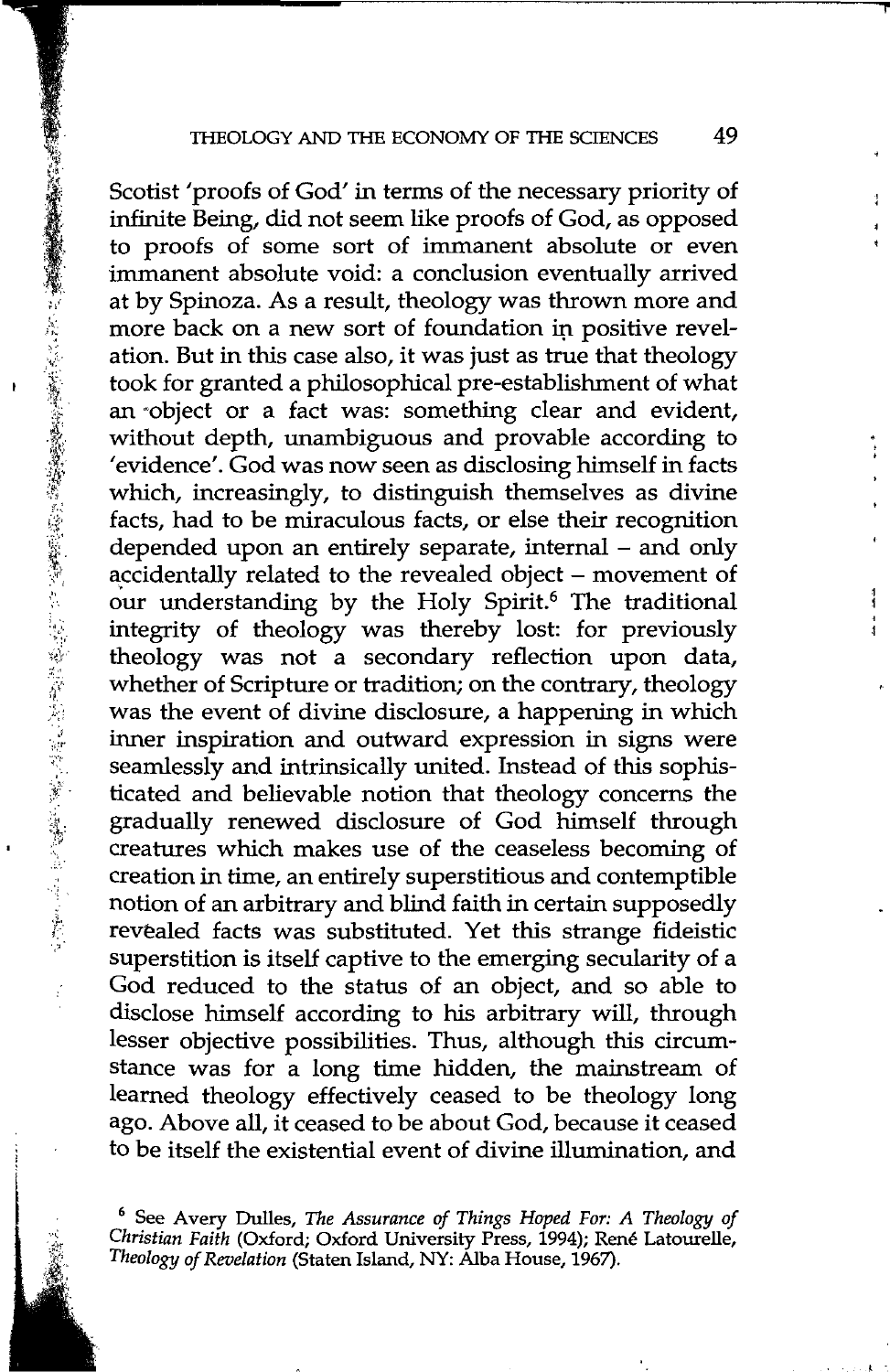became instead a second-order reflection on facts or practices of some sort. (When, for example, Barth says that theology is primarily about the Church and its conformity to Scripture it seems to me that he has not escaped this post-1300 decadence). <sup>7</sup>

The third dimension concerns the state. Ockhamist distance from an absolute voluntarist God, from the outset meshed nicely with, and was used to support, a new conception of earthly authority as legitimate according to the exercise of power by a single sovereign centre if constituted by and exercised in the right formal terms, quite apart from the question of the inherent justice of its acts. This meant that public life, as fallen entirely under such sovereign sway, was subject to a paradoxically theological secularisation, in that its ordering, though divinely legitimate, no longer in any way reflected divine order or cosmic hierarchy. Partly as a result, 'religion' ceased to betoken specific patterns of individual participation in public practice, ceased, in short to be a 'virtue', and became instead a private attitude; not even any longer a disposition to virtue, but rather an act of assent to certain emotionally neutral 'beliefs' in certain revealed facts and propositions. Moreover, in the early modern period, while the state was unable altogether to escape the assumption that the practice of religion alone held society together, it quickly came to suppose that the state simply required general assent to some set of beliefs for the sake of disciplined and uniform public worship, plus the supernatural sanctioning of morality and its own positive laws. In that moment the notion of 'a religion', and of a plurality of 'religions' was born, and later inappropriately used to classify the practices and inherited wisdoms of other cultures.<sup>8</sup> Even today, the state retains some vestigial interest in the usefulness of a

<sup>7</sup>Karl Barth, *Dogmatics in Outline,* trans. G. T. Thomson (London: SCM Press, 1996), 9-14.

<sup>8</sup>See Peter Harrison, *Religion and the Religious Enlightenment*  (Cambridge: Cambridge University Press, 1990); Talal Asad, *Genealogies of Religion* (Baltimore: Johns Hopkins University Press, 1993); W. T. Cavanaugh, '"Afire strong enough to consume the house": The Wars of Religion and the Rise of the State', *Modern Theology* 11 (1995), 397-420).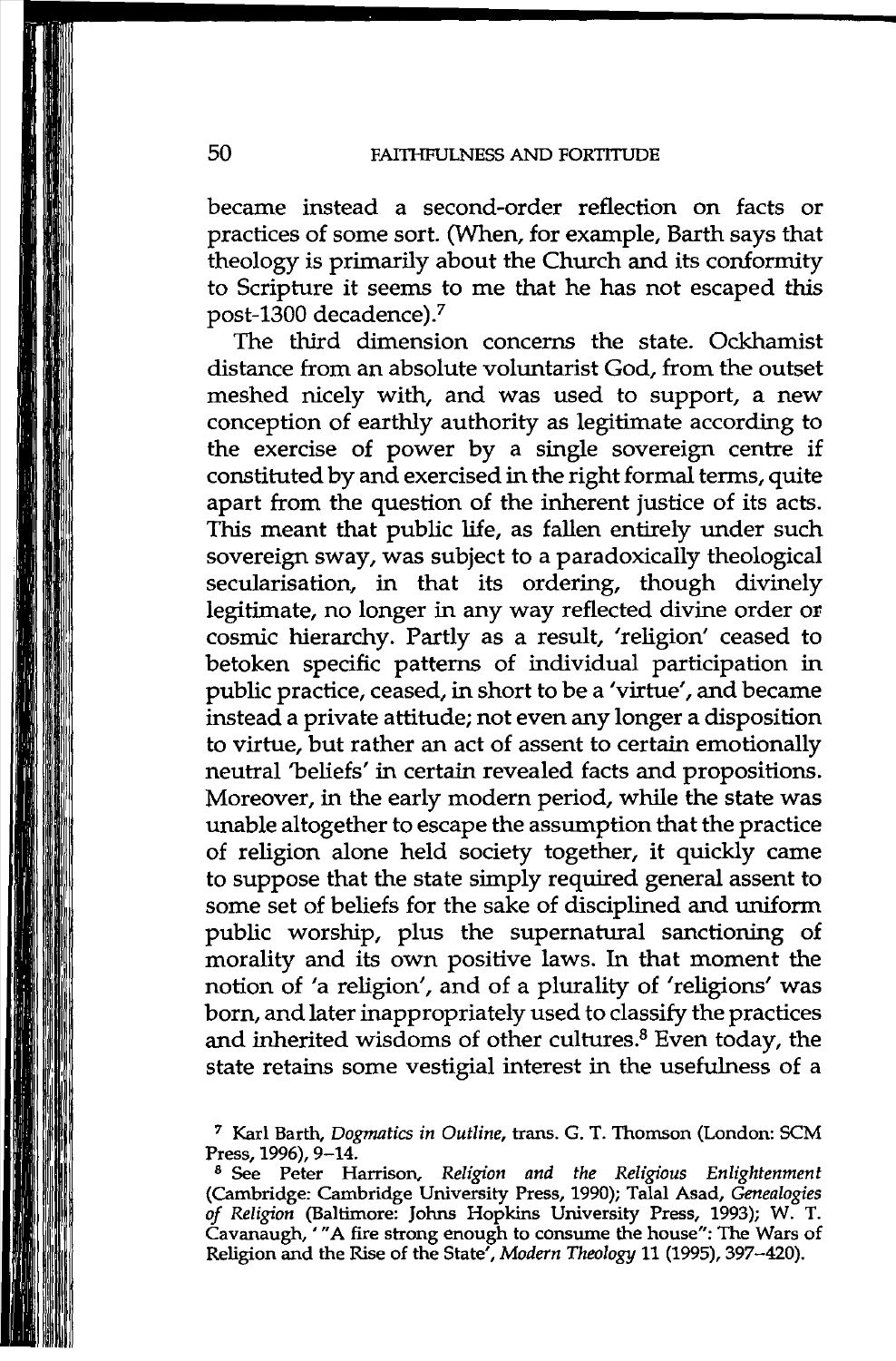,-

ŧ

private sphere of piety, and therefore tends to encourage the notion that there is a 'religious' dimension of life, which assists the state's own ends without trespassing on its sovereignty.

Concomitantly, it still prefers the public dimension of religion - mystical attachment to corporate bodies and organisations of social practice - to be alienated to its own domain: hence the occasionally re-emerging phenomenon of 'civil religion'.

 $\frac{1}{2}$ 

The fourth dimension, after those of modem ontology without God, modern debased theology, and the modem theopolitical co-determination of the state and religion, concern the emergence of a notion of 'ritual' activity. In the Middle Ages, and in most traditional societies, all proper action is ritual in the sense that it reflects a cosmic order: as Talal Asad has stressed, the monk's writing in the scriptorium or labouring in the field was as much liturgical as his saying of the offices in chapel.<sup>9</sup> And all these ritual acts were no mysterious symbolic language for some sort of psychological secret attitude; on the contrary they were simply plain, ordinary, transparent acts, whose structure nonetheless pointed to an inexhaustable depth of divine mystery. But later, with the reduction of religion to mean primarily a set of beliefs, actions related to those beliefs started to be thought of as strange, as hovering between real, normal actions, and certain psychological dispositions: in this way a realm of 'ritual' or 'symbolic actions' was born, which helped to strengthen the illusion that these are religious phenomena, available for study and inquiry. Whereas, in fact, this is a modern Western projection: traditional Hinduism, for example, was not a religion, not an aspect of the Indian way of life, it simply was that life or rather plural lives in their specific totality, their specific structuring and specific visions.

Taken altogether these four dimensions have helped to shape the modern disciplines of theology and religious studies. Theology has been regarded, unlike philosophy, as a 'positive science' concerned with a certain delimited

<sup>9</sup>Asad, *Genealogies of Religion,* 125-71.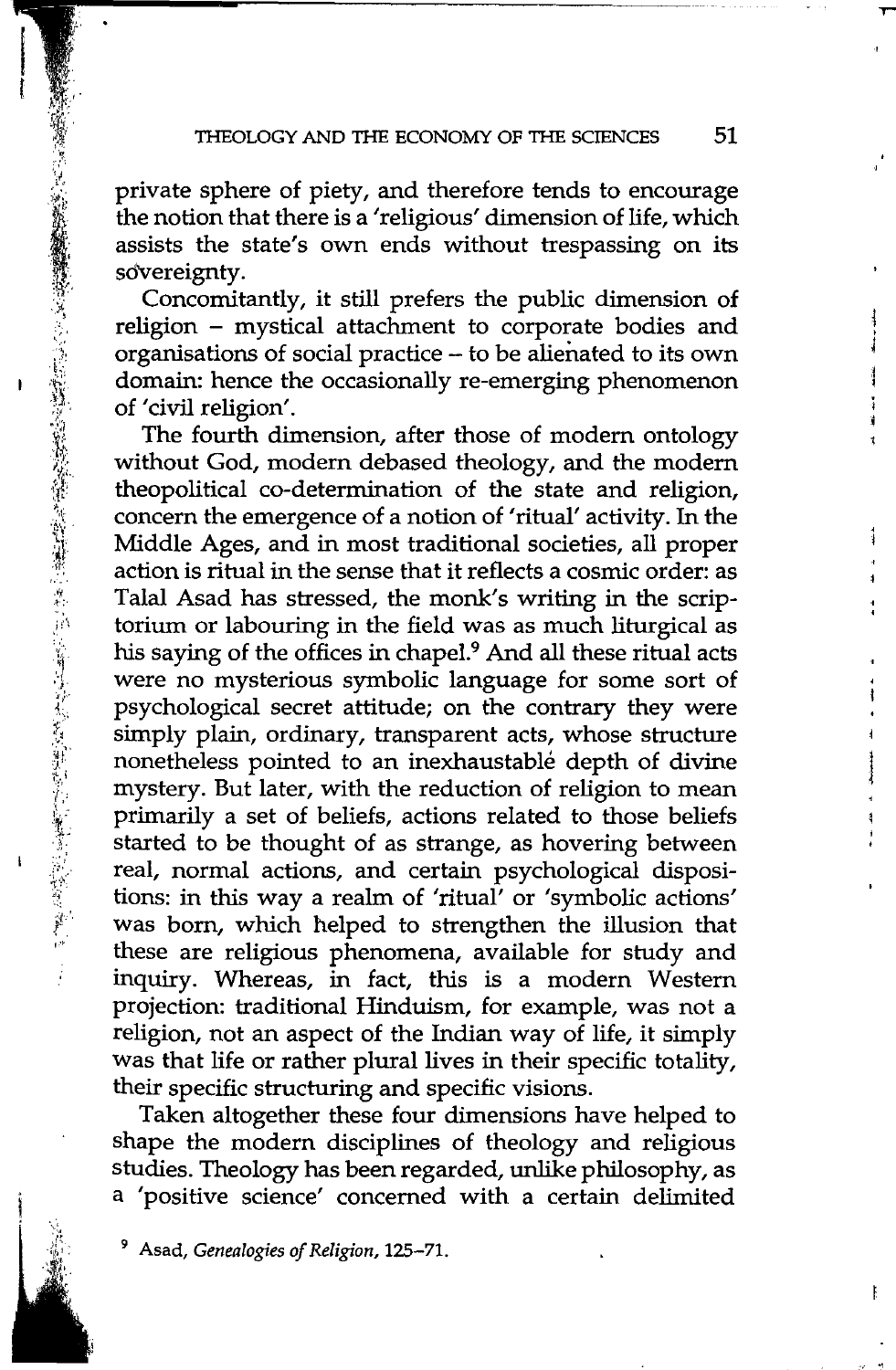field, rather than as the very consummation and transfiguration of philosophy or the science of being as such. It has also been frequently regarded by the state as primarily functional and practical in character. In Kant's strange last published work, *The Conflict of the Faculties,* he argued that the higher university faculties, theology, law and medicine, can be allowed only limited freedom, since they serve the practical and legal purposes of the state, whereas philosophy, a lower faculty, as being without public responsibilities or direct public consequences, is free to pursue pure truth without hindrance.<sup>10</sup> But this, we can now see, is the perfect political equivalence of nihilism: philosophy which can only after all for Kant attain the truth of appearances can think what it likes (is a kind of adventure playground, without upshot), and yet beyond philosophy, and beyond appearances in the noumenal void, a strict formalism for the safeguarding and sacralising of an empty freedom as the essence of subjectivity, pertains. And it is finally theology justified by practical truth which upholds this politically amoral realm of strict and empty formalism. It is no longer, by Kant, allowed, beyond the formal exigencies of the state legal practice, to think the ratio between the unknown and manifest appearances (thanks to Kant's strict duality of the sublime and the beautiful), despite the fact that this is the only true site for Christian theology.<sup>11</sup> Within the bounds laid down by the state, theology is instead confined to upholding a supposedly universal morality and to better scholarly establishment of the facts which are now taken to ground belief. Thus theology in the course of the nineteenth century acquired wholly questionable sub-discipline which were no longer expected to participate in God's selfknowledge, but were instead expected simply to establish the foundational facts with pure historical neutrality (on

<sup>10</sup> Immanuel Kant, 'The Conflict of the Faculties', in *Religion and Rational Theology,* trans. A. W. Wood and G. di Giovanni (Cambridge: Cambridge University Press, 1996) 233-329.

<sup>&</sup>lt;sup>11</sup> See John Milbank, 'Sublimity, the Modern Transcendent', in *Religion, Modernity and Postmodernity,* ed. P. Heelas and P. Morris (Oxford: Blackwell, 1998).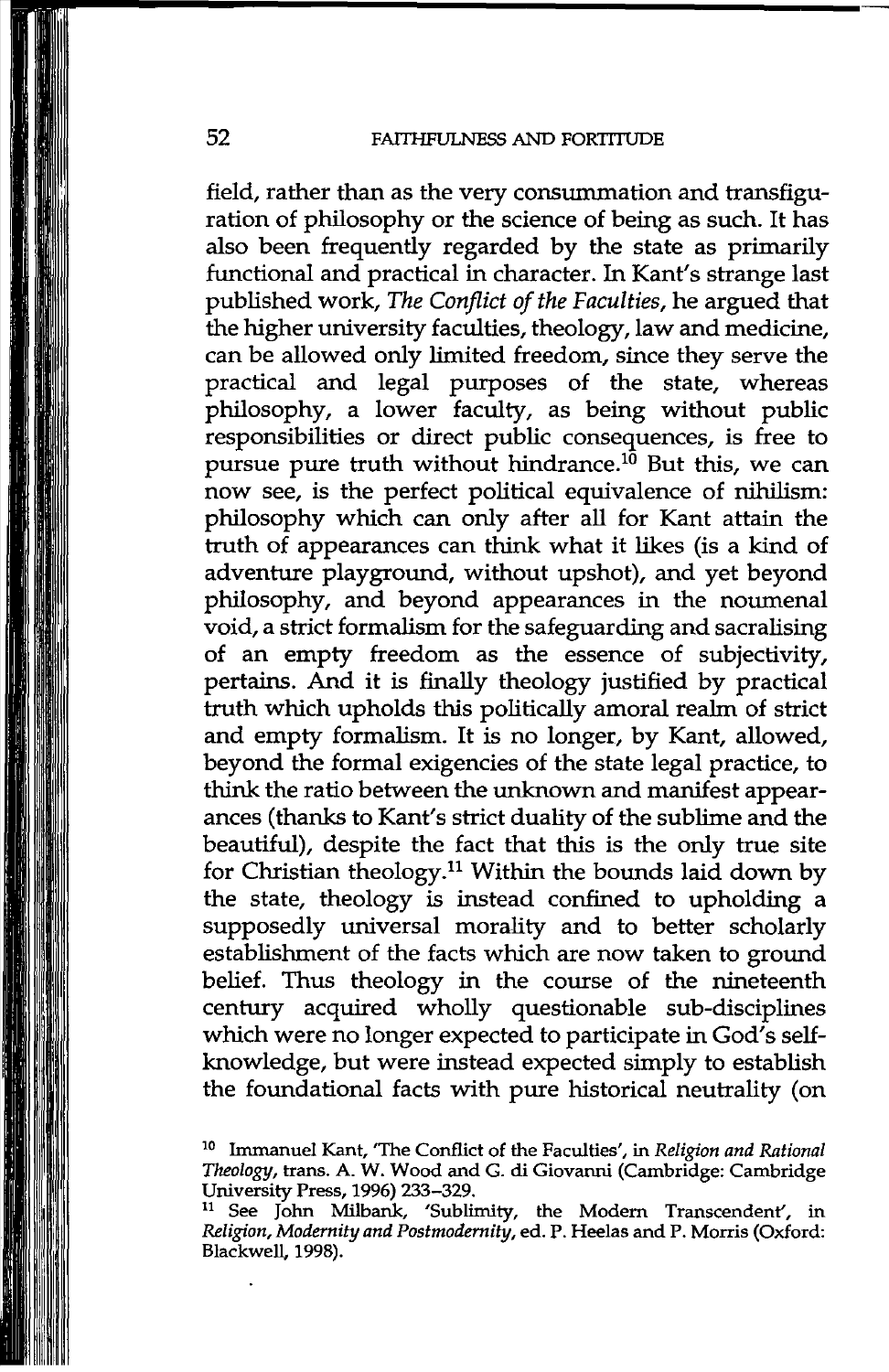which the Church as department of state depends): Biblical criticism, church history (as no longer a reflection on divine providence), historical theology and so forth. Even after the decline of public belief, theology has hoped that this self-desiccation of its unity into non-theological components will win it general respectability. But it is a short-term strategy, and in the end theology is here only preparing its own auctioning-off to other faculties: to history, Oriental studies, classics, and the like. So the task now for theology is not, of course, to abandon historical scholarship, but to reinvent Biblical studies, church history and so forth as also attempts, beyond scholarship, to participate in the mind of God.

.,.

Alongside theology, religious studies has emerged as the study of a questionably (for reasons we have seen) discrete area of human existence. To that extent, it is not a readily defensible discipline, even if history of religions at its best has attempted an interesting sort of historical ethnography and *histoire totale* of human culture. But what alone really drives the study of religion as a distinct discipline is either a vacuous and impossible pluralist theology (whose impossibility I have discussed elsewhere), 12 or else the atheist or agnostic attempt to explain whatever in human culture falls outside the norms of Western, post-Scotist reason. It is perfectly all right to admit such attempts within a theology and religious studies department, as long as one insists that the department is  $still - as a whole and primarily - committed to theology.$ For otherwise, if one adopts a neutral stance, one is really giving free rein to one inevitable ambition of such inquiries, namely to get rid of theology as an academic venture. By all means, we should include in our endeavours, for example, the psychology of religion: but never should we be under any illusion that this is partially in order to encourage a dialogue between theology and psychology. Why not? Because while theology is perfectly open and always has been to discourses about physical

12 John Milbank, 'The End of Dialogue', in *Christian Uniqueness Reconsidered,* ed. Gavin d'Costa (New York: Orbis 1990), 174-92.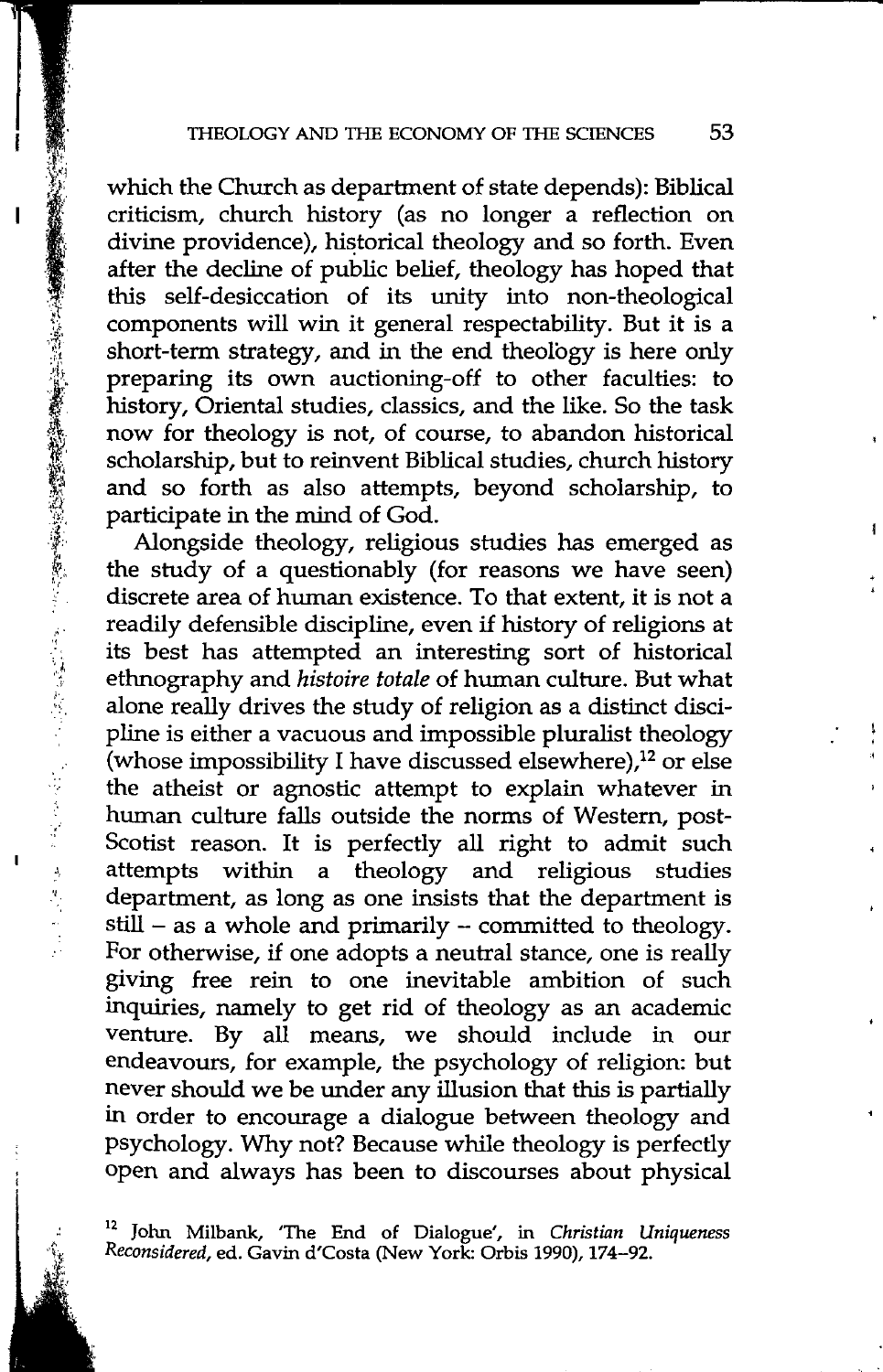#### 54 FAITHFULNESS AND FORTITUDE

influences on the soul (the traditional theory of melancholy and so forth), it regards itself, in one central aspect, as the discourse about the soul's psychic reality. Hence about the soul's psychic reality. Hence psychology, outside of physical and behavioural science, is a rival of theology: indeed it is easy to show genealogically that it is itself but the faint trace of religious belief in the soul, an absurd attempt to talk about the soul without God, despite the fact that the soul as 'spiritual' has only been historically constituted in terms of our point of contact with transcendence.<sup>13</sup> Such an attempt is strictly analogous to all post-Scotist attempts to talk about actuality apart from God, and with the same result: finite actuality, here spiritual actuality, must fade away. And, furthermore, the attempt also inherits a theological privatisation of religion whereby, instead of the 'humanly psychic' simply being taken as coterminous with all specifically human outward activity as the spring of 'life' and principle of order in such activity (as the psychic is also the principle of life and the measure of all other, non-human, realities) it is seen as denoting some elusive, mysterious, supposedly 'internal' aspect of our existence, such that the 'psychic' is supposed to be more manifest to laboratory investigation of an isolated individual under artificial experimental conditions, than in ordinary interpersonal everyday life.

Thus in relation to secular inquiries into religion, theology should never surrender its hegemony. But ironically, nor should the practitioners of such enquiries want it to, at least if they wish to remain focused upon religion or, *a fortiori,* to remain located within a religious studies department. For without theology's unique assertion of a *raison d'etre,* namely maintenance of at least the possibility of an alternative to secular nihilism, the long-term threat of an 'auctioning off' of such secular studies of religion remains.

And rather similar considerations apply to the study of other religions (though that is the wrong term). One should say here, first of all, that theology itself should of course

<sup>&</sup>lt;sup>13</sup> The point is well made from a stance hostile to religion by Richard Webster in his Why Freud Was Wrong (London: HarperCollins, 1996), esp. 457-77.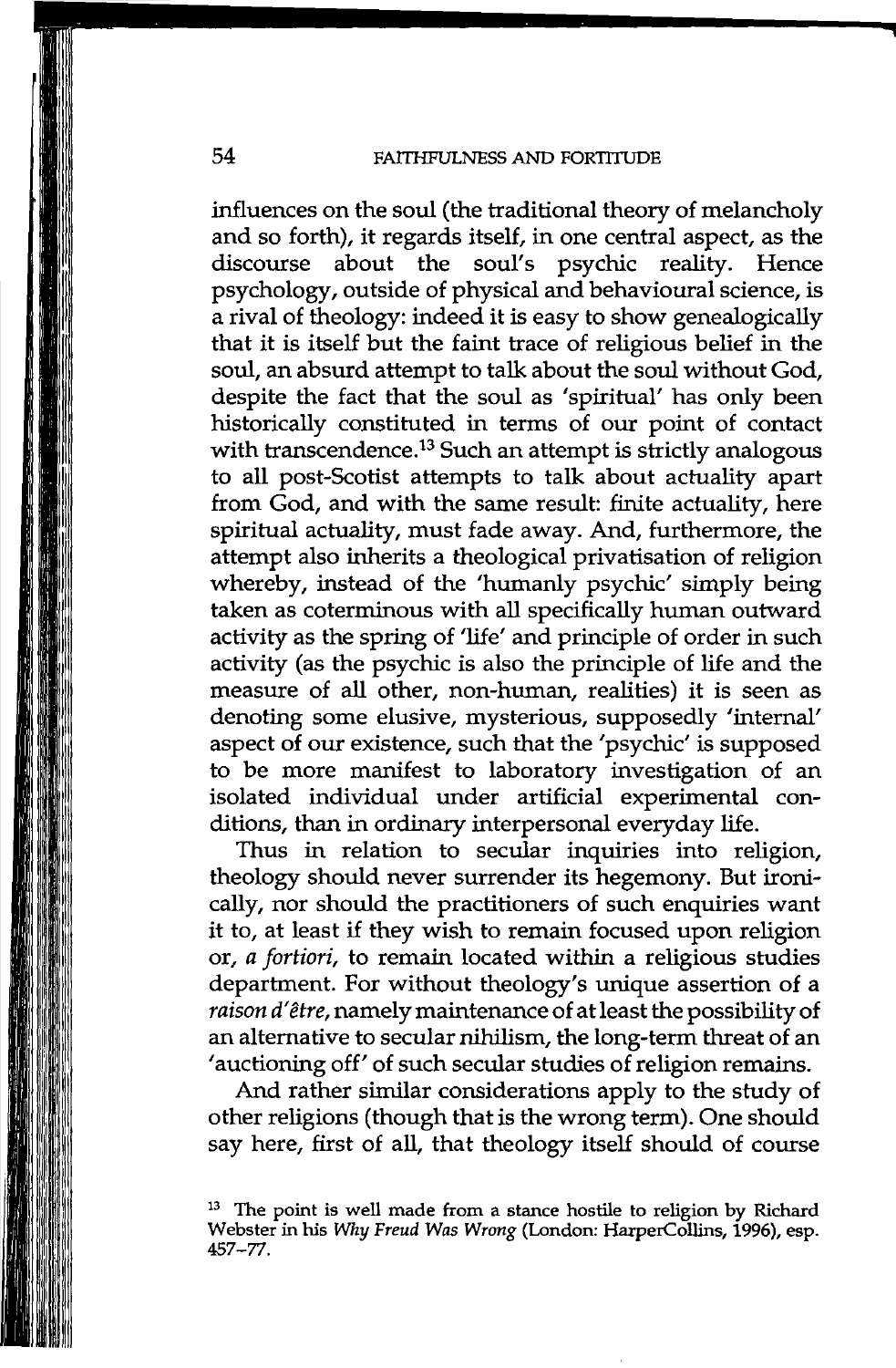$\frac{1}{2}$ 

уý.

I, 1,,, ·, '·

'/; ·,

include a reflection on the theological meaning of the history of religions. Alongside this, a religious studies department will validly include 'neutral' studies of such history, besides, where possible, encouragement of interior intellectual developments of other traditions by practitioners of such traditions themselves - although I think we need to be aware of the degree to which the tradition of such reflection in the case of Hinduism, Buddhism, and Islam has been historically ruptured: we must not be taken in by inauthentic modern simulacra of such reflection. The facts of history and simple pressure of numbers dictates that such reflection will continue to be more carried out by Christians and by Jews. But there are also two further points. The first is that the very rationale fot allowing a pluralist encouragement of different traditions of reasoned enquiry, also demands continuing Christian theological hegemony. Why? Because this rationale denies that reason can ever be divorced first from a .more than rational commitment, and second from the specificity of time and place. Thus, this rationale itself requires that as Christian theologians we sustain our tradition of reflection as a matter of more than rational commitment, which means in turn that we have to insist that a faculty of religion is, whatever else it is, at least a faculty of theology, meaning, of course, Christian theology, as well as that more simply 'metaphysical' theology inherited from the Greeks and common to the three monotheistic faiths. But in addition, the realities of time and place to which a theory of 'traditioned' reason is committed, still in Europe and America for the moment require the culturally-prior role of Christian reflection. And since the notion of traditioned reason alone can withstand the sway of a supposedly neutral reason, and since this notion demands for the above reasons that we sustain the distinction of Christian commitment and assert its priority for theology and religious studies, then it is paradoxically this priority alone which shelters other modes of traditional or religious reflection. By contrast, a strictly secular, neutral regard would simply sweep them away in the wake of Christian theology itself.

ii 1 l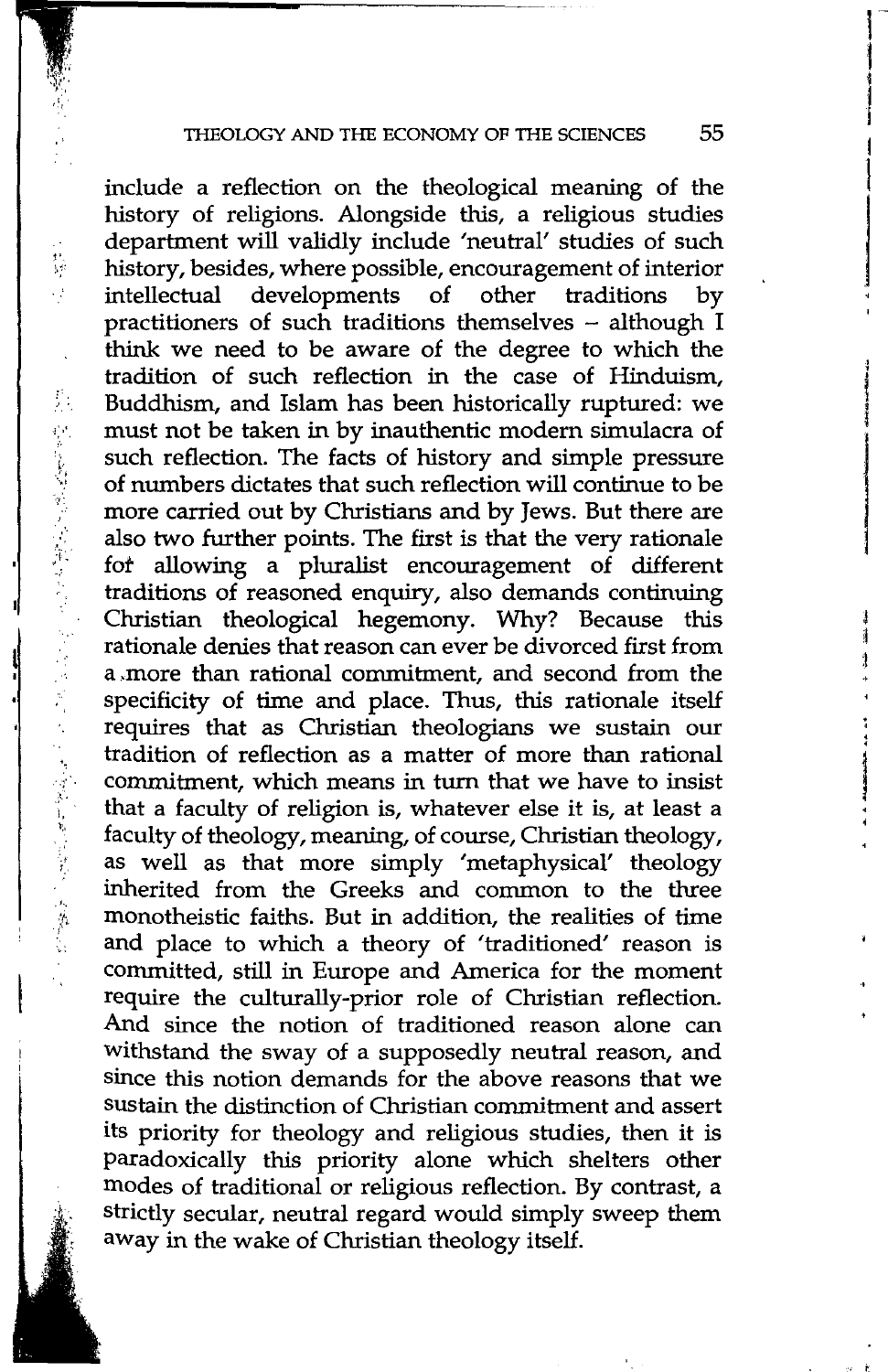#### 56 **FAITHFULNESS AND FORTITUDE**

It is inconceivable and simply idolatrous to suppose that theology could ever be a component of some supposedly more inclusive and hybrid discipline of religion and theology in general (even though, of course, it is possible to imagine that a Christian theology 'track' within a department of religion and theology could readily share in common courses on say the Old Testament, Greek Philosophy and Mediaeval Philosophy with Islamic, Jewish and History of Religions tracks). And yet, I can hear a Muslim or a Jew protest, is there not something very strange about what you say? How can Christian theology shelter other religious visions, if it is within this tradition alone that secular nihilism was pre-invented. There is no answer I can give here which they will find acceptable, and yet there is an answer which is highly relevant for Christians. This is that despite the fact that Christian learned theology abandoned the framework of analogy and participation for a kind of proto-nihilism, it was nonetheless Christian thinkers alone in the Middle Ages who fully succeeded in elaborating such a framework. Without the encouragement of the Trinitarian sense that God is in himself the God who expresses himself creatively, and the Christological sense that God only speaks from within history and can only restore a broken history by kenotically entering personally within it, the Arabic and Jewish scholastics (as *well as* the Jewish Kabbalists) tended not to be able to reconcile God's simplicity and supremacy of will with his eminent possession of the excellencies of goodness, truth and beauty manifest in the creation (despite their intense will to do so). With the abandonmer of participation by Christian theologians, such an inability invaded Christendom also, with the inverse consequence that the trinitarian and christological doctrines started to lose their centrality and inherent logic, becoming the subjects of mere authorised belief.<sup>14</sup> For this reason it can

<sup>&</sup>lt;sup>14</sup> See John Milbank, 'History of the One God', in *Heythrop Journal* 38 (1997), 371-400, and David B. Burrell, *Knowing the Unknowable God* (Notre Dame: University of Notre Dame Press, 1986), *Freedom and Creation in Three Traditions* (Notre Dame: University of Notre Dame Press, 1993).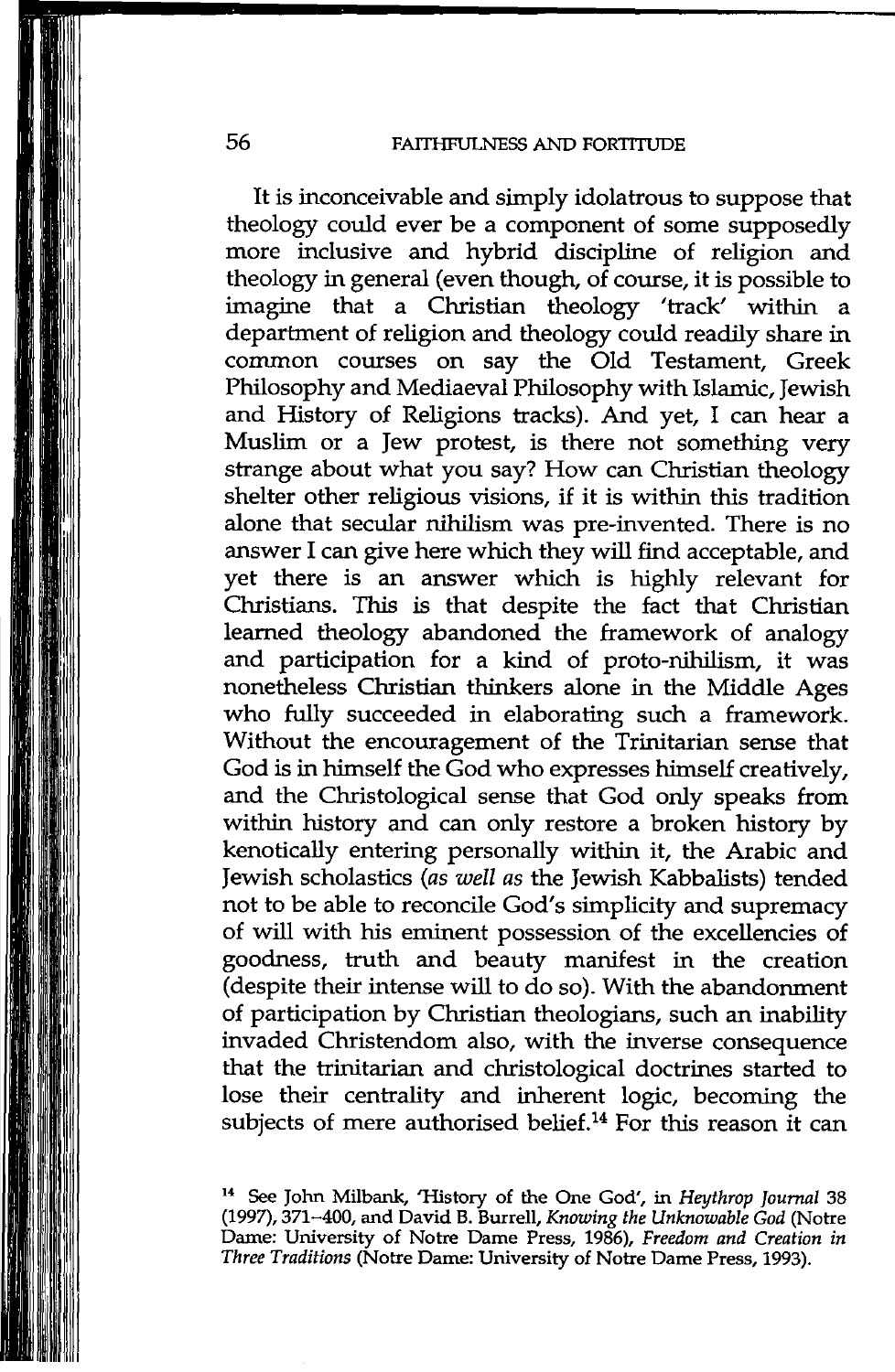## THEOLOGY AND THE ECONOMY OF THE SCIENCES 57

validly be asserted (and should be accepted by Christians), that the call to recover analogy and participation, which is equivalent to a call to reinstate the hegemony of theology as an alternative to nihilism, will tend to be also (if by no means exclusively since one has no warrant to rule out the possibility of future more successful Jewish and Islamic neoplatonisms), a call to recover specifically Christian theology.

 $\mathbf{r}$ 

 $^{\circ}$